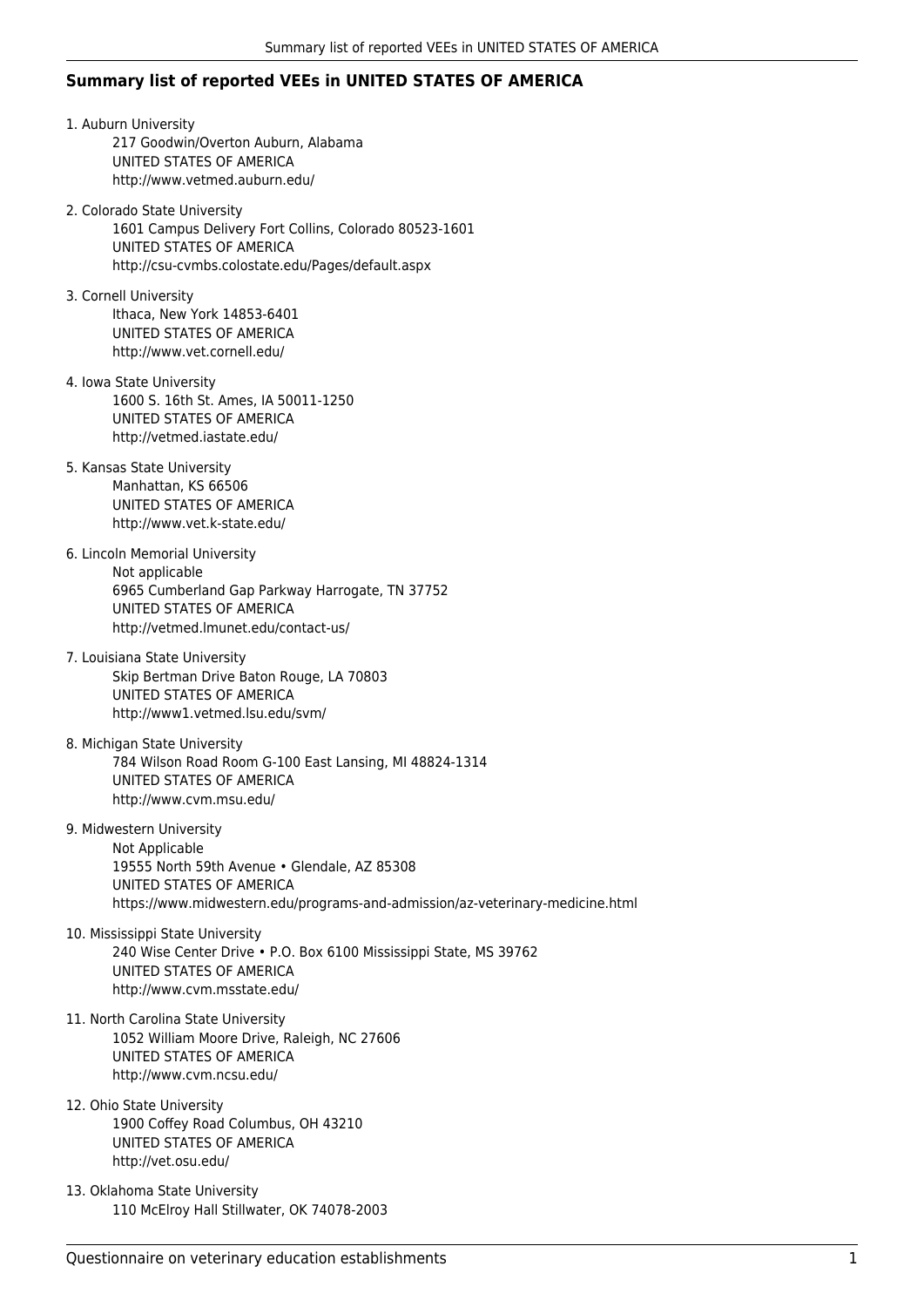UNITED STATES OF AMERICA http://cvhs.okstate.edu/

14. Oregon State University 700 SW 30th Street Corvallis, OR 97331-4801 UNITED STATES OF AMERICA http://vetmed.oregonstate.edu/

- 15. Purdue University 625 Harrison Street, West Lafayette, IN 47907 UNITED STATES OF AMERICA http://www.vet.purdue.edu/
- 16. Texas A&M University 402 Raymond Stotzer Pkwy College Station 77845 UNITED STATES OF AMERICA http://vetmed.tamu.edu/
- 17. Tufts University 200 Westboro RoadNorth Grafton, MA 01536 UNITED STATES OF AMERICA http://www.tufts.edu/vet/
- 18. Tuskegee University 1200 W. Montgomery Road Tuskegee, Alabama 36088 UNITED STATES OF AMERICA http://www.tuskegee.edu/academics/colleges/cvmnah/school\_of\_veterinary\_medicine.aspx
- 19. University of California Davis One Shields Avenue Davis, CA 95616 UNITED STATES OF AMERICA http://www.vetmed.ucdavis.edu/index.cfm
- 20. University of Florida 2015 SW 16th Avenue, Gainesville FL 32608 UNITED STATES OF AMERICA http://www.vetmed.ufl.edu/
- 21. University of Georgia 501 D.W. Brooks Drive, Athens, Georgia, 30602 UNITED STATES OF AMERICA http://www.vet.uga.edu/
- 22. University of Illinois Urbana/Champaign 2001 S Lincoln Ave. Urbana, IL 61802 UNITED STATES OF AMERICA http://vetmed.illinois.edu/
- 23. University of Minnesota 1365 Gortner Avenue St. Paul, MN 55108 UNITED STATES OF AMERICA http://www.cvm.umn.edu/
- 24. University of Missouri W-203 Veterinary Medicine Building Columbia, MO 65211 UNITED STATES OF AMERICA http://www.cvm.missouri.edu/
- 25. University of Pennsylvania 3800 Spruce Street - Philadelphia, PA 19104 UNITED STATES OF AMERICA http://www.vet.upenn.edu/
- 26. University of Tennessee 2407 River Drive Knoxville, TN 37996 UNITED STATES OF AMERICA http://www.vet.utk.edu/